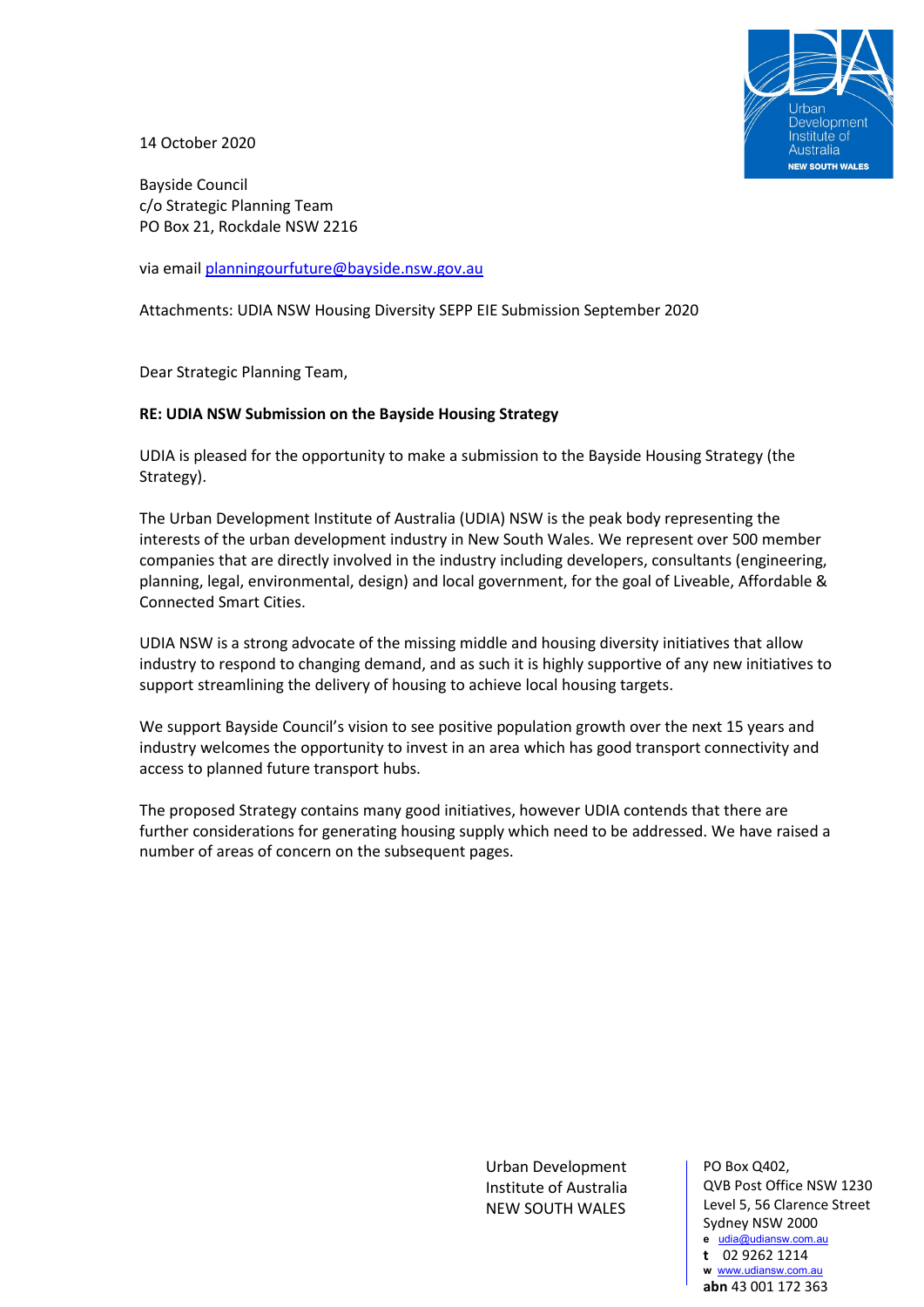### **1. Mix of typologies identified and the considered relationship with project feasibility**

With over 40% of dwellings containing single person or couple only households, we believe there will be latent demand in apartments and the burgeoning Build-to-Rent sector. Particularly, as the Strategy identifies, since there is a large population of students attracted to and staying in the LGA.



Figure 8 Overall household composition structure 2016

Source: SGS, ABS 2016

We believe Council has erred on the side of caution in the Strategy where a very high level of medium density/attached dwelling demand has been identified. This has not been substantiated by feasibility analysis and could result in reduced delivery if the developments are not feasible. Land values and construction costs across the Bayside LGA are relatively high compared to the revenue that could be generated from this typology if delivered on a small scale and in scattered locations. We believe the assumptions are not aligned with industry expectations and feasibility models, particularly those related to low rise medium density. UDIA NSW believes clarification should be given for the anticipated demand for low rise and medium rise medium density dwellings and due consideration given to a more diverse typology mix, including a stronger apartments and Build-to-Rent focus, in line with projected demographics.

A number of our members are active in the Bayside LGA and deeply understand the tipping points required to pursue viable development. If considered appropriate, we would be willing to work with Council staff to formulate a set of consistent assumptions that could inform future viable planning controls.

## *2.* **Ensure development contribution plans are set and capped to allow for planning in feasibilities, particularly at acquisition, and are reasonable.**

UDIA NSW notes that Bayside Council were in the bottom five of the UDIA Infrastructure Funding Performance Rankings for FY19 in Greater Sydney, and have been in the bottom five ranking across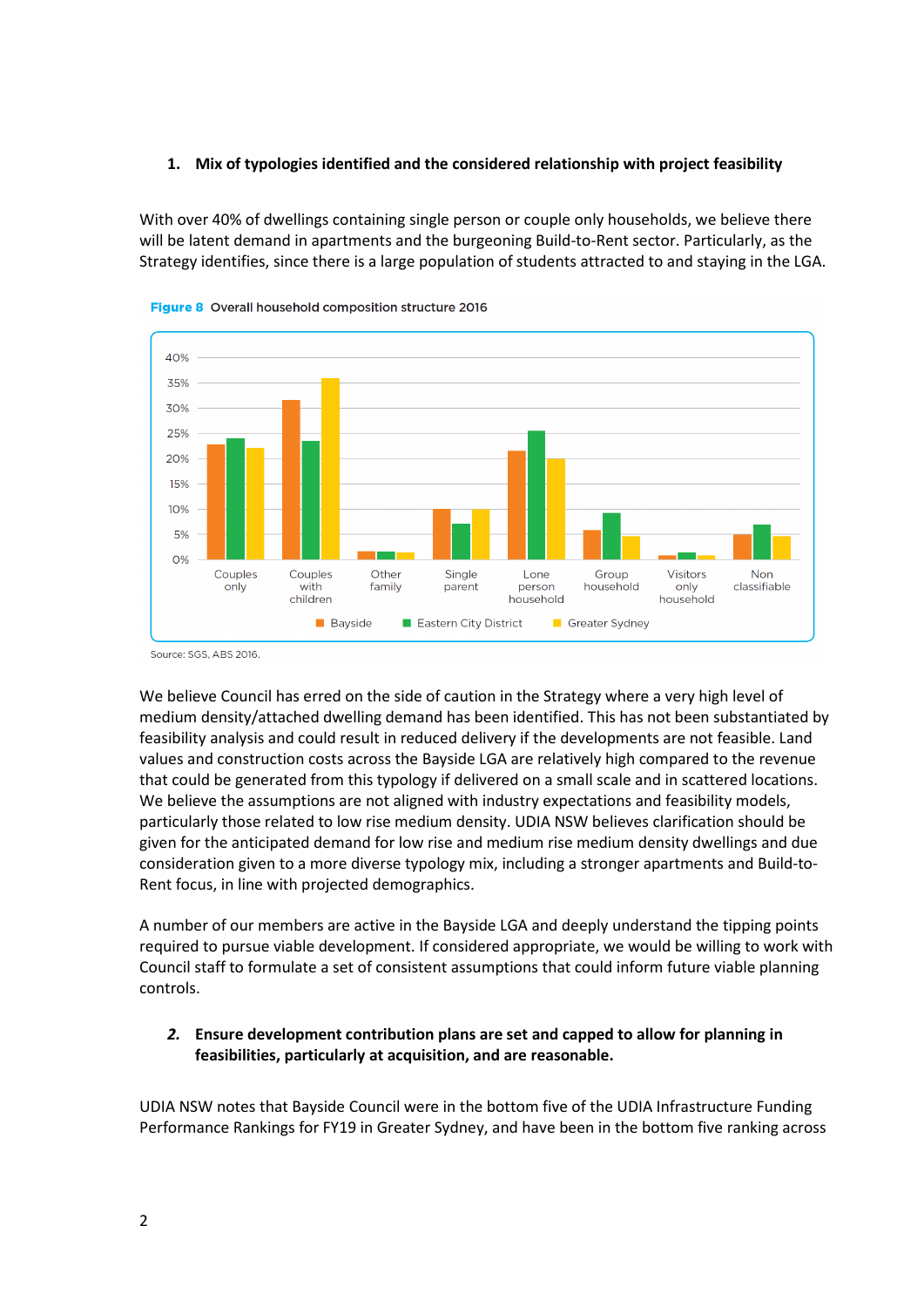the Sydney Mega-Region (from Hunter to the Illawarra) over the FY17-19 average rankings. Our reports show that Bayside Council has over \$300 million in unspent infrastructure funds being held as a restricted asset. This is far and away one of the highest holdings across LGAs in Greater Sydney, compared with \$141 million in City of Sydney, and \$8 million and \$63 million in neighbouring LGAs of Randwick and Inner West Council, respectively. This track record speaks poorly to local community infrastructure delivery and as a result raises the question of infrastructure contribution plan caps. In the Strategy, Bayside Council has identified the need to revise development contributions plans. UDIA believes that infrastructure contribution plans must be set and capped for planning feasibility and revised in light of the lag in expenditure.

## **3. Housing diversity and flexibility: BtR and Co-Living**

We do not want this Strategy to neglect the scope for emerging housing types which respond to future changes in housing needs and preferences. The introduction of the Build-to-Rent (BtR) sector requires a clearer degree of certainty on Council attitudes towards the BtR sector to ensure the community of Bayside have access to this emerging sector. BtR has the capability to plug the gap on housing affordability and Councils, particularly with large infill land, should be leading the charge on BtR. This requires a 'think outside the box' attitude on the application of height and FSR controls to accommodate project feasibility requirements. UDIA NSW has previously addressed concerns in our submission to the Housing Diversity SEPP EIE and would be pleased to continue this discussion with Council.

# **4. Affordable housing concerns**

UDIA NSW recommends adding to the definition of "Affordable Housing" that rents for housing under this definition are set to no more than 30 per cent of the gross household income to ensure residents are not in housing stress. The Strategy should better recognise affordable and social housing as critical economic and social infrastructure. We also believe there should be a requirement for affordable housing to be affordable into perpetuity to help meet the current *and*  future demand for affordable housing.

UDIA believes there should be some clearer strategy to create industry incentives around affordable housing, for example development concessions (such as density bonuses, etc), accelerated approval pathways, or partnerships with CHPs.

The provision of subsidised housing in the Bayside LGA would not be possible without the concessions, subsidies and affordable housing contribution program discussed above. We therefore encourage Bayside Council to investigate opportunities for these incentives and subsidies and consider this as an investment into critical social and economic infrastructure for the benefit of Bayside residents and workers.

UDIA NSW invites further industry consultation on this point to ensure the affordable housing contributions scheme is reasonable, considers development feasibilities and is implemented to allow sufficient planning and understanding of costs, particularly at acquisition stage. UDIA welcomes further collaboration with Bayside Council to understand the impact of the program on the industry and housing delivery.